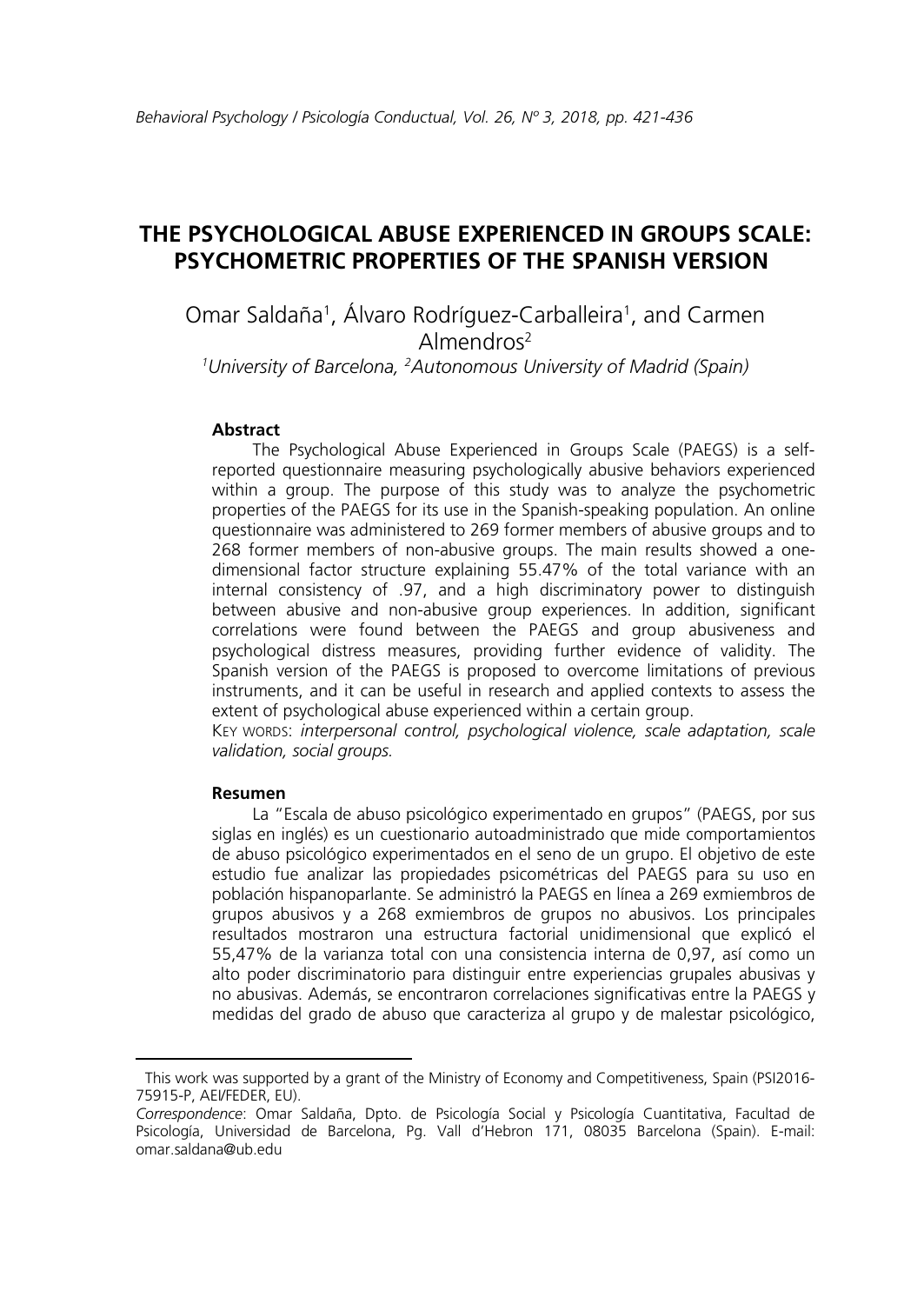aportándose mayores indicios de validez. Se propone la versión española de la PAEGS para superar las limitaciones de instrumentos previos, pudiendo resultar de utilidad tanto en el ámbito de la investigación como en contextos aplicados para evaluar el grado de abuso psicológico experimentado dentro de un determinado grupo.

PALABRAS CLAVE: *adaptación de escala, control interpersonal, grupos sociales, validación de escala, violencia psicológica*.

## **Introduction**

Over the years, the abusive practices exerted within certain groups to recruit and retain followers have aroused the interest of researchers, clinicians, legal practitioners, and policy makers. Organized groups employing these negative practices, which can have a religious, political, pseudo-therapeutic, commercial or other nature, have been sometimes labeled high-demand groups, new religious movements, destructive cults, or abusive groups (Langone, 2002). Abusive groups are characterized by their practices rather than by their beliefs, and they have been defined as any group or movement that exhibits excessive devotion or dedication to a person, idea, or thing, and employs control and abusive practices designed to foster submission and advance the goals of the group's leaders, to the current or possible detriment of members, their families, or the community (West & Langone, 1986).

Much of the public concern about the phenomenon stemmed primarily from infrequent actions with dramatic consequences, such as sexual abuse, murder, collective suicide, or even terrorist attacks, carried out by followers of diverse abusive groups (e.g., Bohm & Alison, 2001). The human and clinical relevance of the phenomenon also comes from the numerous psychological and social difficulties that can be experienced by former members of these groups, even several years after leaving the group (e.g., Aronoff, Lynn, & Malinoski, 2000; Baron, 2000; Gasde & Block, 1998; Matthews & Salazar, 2014; Saldaña, Antelo, Rodríguez-Carballeira, & Almendros, 2018; Zhou, Luo, Chen, & Liang, 2016).

The concept group psychological abuse has been used to refer to the coercive and control strategies that may be exerted within abusive groups (Langone, 2002). These strategies go beyond group processes such as conformity, obedience, social identification, or moral disengagement (Rodríguez-Carballeira et al., 2015), increasing their potential influence to explain membership in minority groups such as destructive cults (Baron, 2000), gangs (Wood, 2014), or terrorist groups (De la Corte, Kruglanski, De Miguel, Sabucedo, & Díaz, 2007). Group psychological abuse has been defined as a process of systematic and continuous application of strategies based on isolation, control of information, control of personal life, emotional abuse, indoctrination, and imposition of authority, in order to achieve the submission of the group members (Rodríguez-Carballeira et al., 2015). Examples of these strategies include isolation from the social support network, control of affective relationships, intimidation, and denigration of critical thinking. The general lack of understanding of group psychological abuse and the diffuse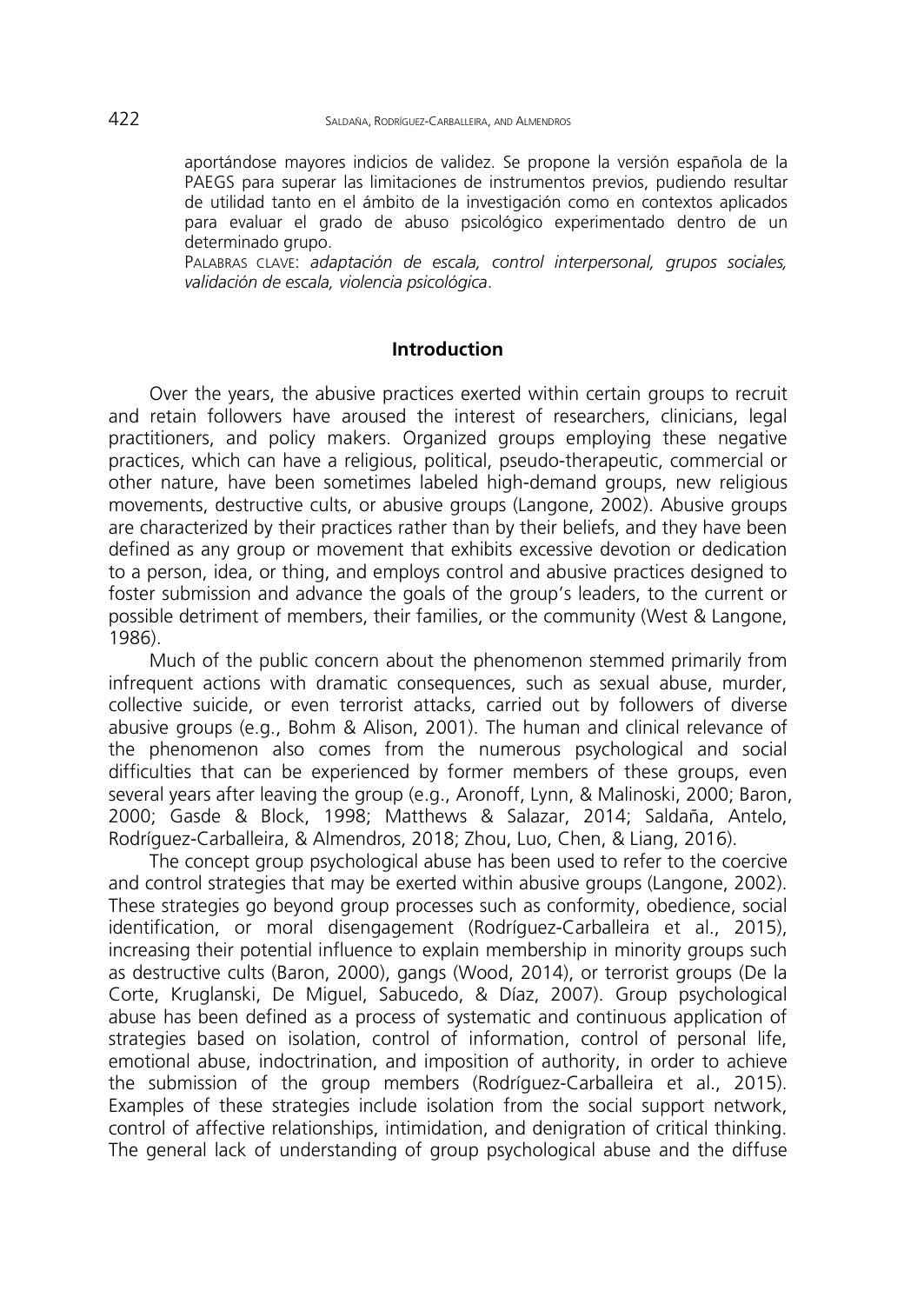boundaries between some abusive and non-abusive practices makes it difficult to assess the extent of abuse rigorously in research and applied contexts.

The development of measures of group psychological abuse has been the aim of several studies (e.g., Bohm & Alison, 2001; Chambers, Langone, Dole, & Grice, 1994; Saldaña, Rodríguez-Carballeira, Almendros, & Escartín, 2017; Winocur, Whitney, Sorensen, Vaughn, & Foy, 1997). However, the need for standardized instruments validated across different cultures still exists (Almendros, Gámez-Guadix, Carrobles, & Rodríguez-Carballeira, 2011). To date, only two instruments measuring group psychological abuse have repeatedly obtained evidence of reliability and validity in different populations.

The Group Psychological Abuse Scale (GPA; Chambers et al., 1994) was the first measure empirically developed, and it has shown adequate psychometric properties with samples of former members of abusive groups from the United States (e.g., Malinoski, Langone, & Lynn, 1999) and Spain (e.g., Almendros, Carrobles, Rodríguez-Carballeira, & Jansá, 2004). Despite its strengths, the scores on this scale involve judgements about the group as a whole by asking about group characteristics and perceived group practices, whether experienced personally or not. Thus, the GPA has limited use in both research and applied contexts where the interest lies in individual experiences of abuse.

The Psychological Abuse Experienced in Groups Scale (PAEGS; Saldaña et al., 2017) is a recently developed self-reported tool composed of 31 items intended to assess the degree of psychologically abusive behaviors experienced by the respondent within a group. Its content represents the whole range of group psychological abuse strategies, which were compiled and defined in a taxonomy validated by a panel of experts (Rodríguez-Carballeira et al., 2015). Previous studies have analyzed the psychometric properties of the scale with samples of former members of abusive groups composed of 138 English-speaking people mainly from the United States (Saldaña et al., 2017), and 130 Japanese-speaking people from Japan (Saldaña, Rodríguez-Carballeira, Almendros, & Nishida, 2018). Results of these studies found a one-dimensional factor structure, adequate internal consistency, and high correlations with the GPA. Evidence of the discriminatory power of the Japanese version of the PAEGS was also provided, using a sample of 123 students. The authors reported that a value above 13 in a theoretical range from 0 to 124 was useful to distinguish between abusive and non-abusive group experiences in the Japanese population.

The PAEGS appears to be a promising tool that overcomes the limitations of previous instruments designed to assess individual's experiences of group psychological abuse. The purpose of this study was to adapt the PAEGS and to analyze its psychometric properties for its use with Spanish-speaking population. The four specific aims established were to analyze: (a) its internal structure, (b) its internal consistency, (c) its discriminating power, and (d) its relationship with perceived group abusiveness and psychological distress. This project will provide a useful tool for research and applied contexts where the degree of group psychological abuse that may have experienced Spanish-speaking people need to be rigorously evaluated.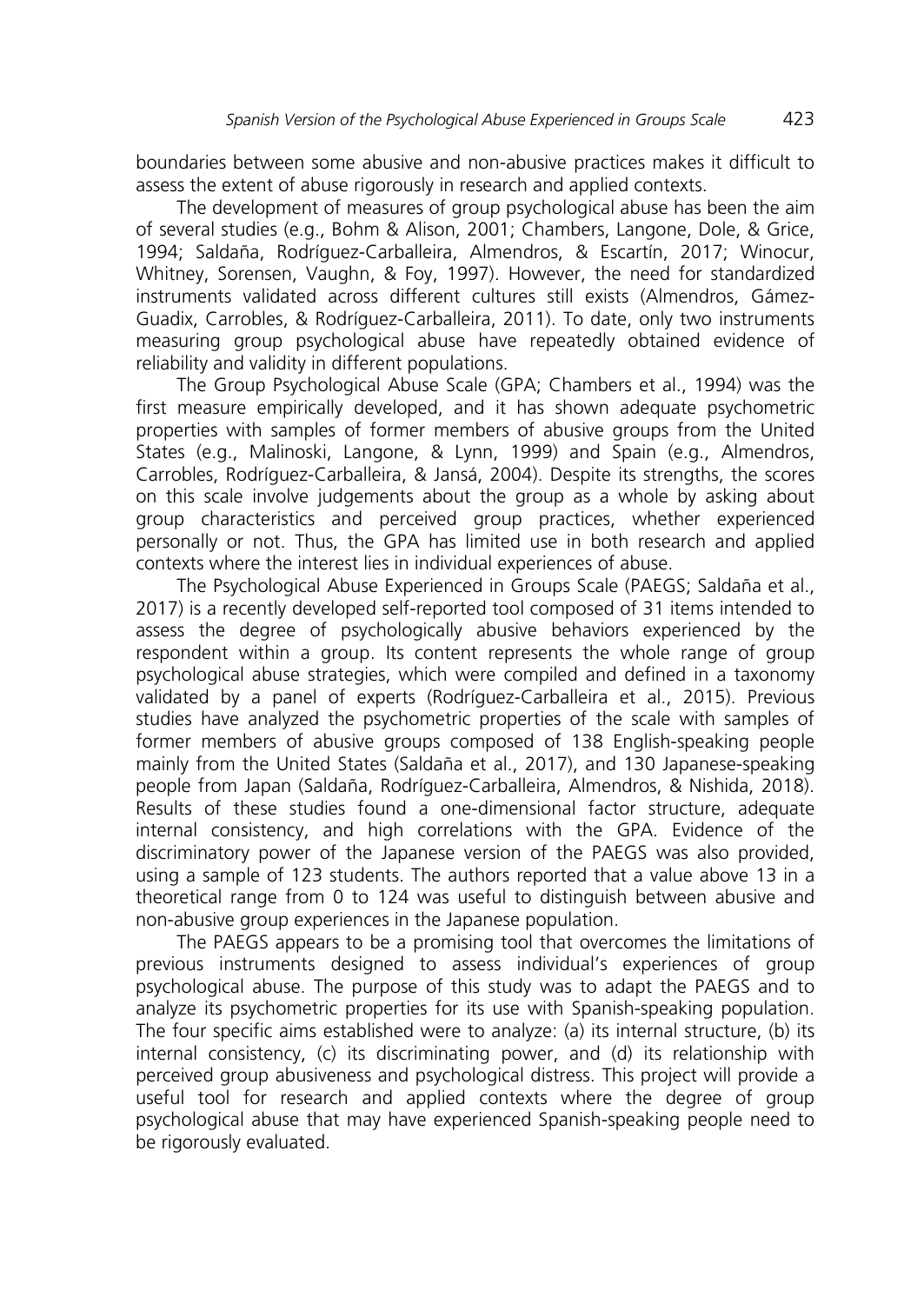#### **Method**

## *Participants*

Participants were 537 people from Spain (298 women; age: *M*= 41.1, *SD*= 14.63) who were former members of different groups, mainly of a religious, personal development, commercial or philosophical nature. They were distributed into two different samples according to their stated involvement or not in an abusive and overly controlling group. Self-identification as victim or non-victim is a common criterion used to split samples in violence studies (e.g., Almendros, Carrobles, Rodríguez-Carballeira, & Gámez-Guadix, 2009; Escartín, Monzani, Leong, & Rodríguez-Carballeira, 2017; Longares, Escartín, Barrientos, & Rodríguez-Carballeira, 2018). A first sample of victims was composed of 269 people selfidentified as former members of abusive groups. A second sample of Non-victims was composed of 268 people who self-identified as former members of nonabusive groups. Table 1 shows the main descriptive data regarding the demographic and group-related information.

| Variables                | <b>Victims</b><br>$(n=269)$ | Non-victims<br>$(n=268)$ | Contrast                     |
|--------------------------|-----------------------------|--------------------------|------------------------------|
| Sex                      |                             |                          |                              |
| Men                      | 51.5%                       | 37.1%                    |                              |
| Women                    | 48.5%                       | 62.9%                    | $\chi^{2}$ 11.262, p< .001   |
| Age                      |                             |                          |                              |
| Mean (SD)                | 45.81 (12.93)               | 36.54 (14.91)            | $t= 7.037, p < .001$         |
| <b>Educational level</b> |                             |                          |                              |
| No studies               | 0.7%                        | 0.7%                     |                              |
| Primary education        | 4.1%                        | 2.2%                     |                              |
| Secondary education      | 14.2%                       | 22.5%                    | $\chi^{2}$ 7.186, p = .066   |
| University studies       | 81%                         | 74.5%                    |                              |
| Age of involvement       |                             |                          |                              |
| Mean (SD)                | 18.71 (11.26)               | 21.68 (11.19)            | $t = -3.048$ , $p = .002$    |
| Years inside the group   |                             |                          |                              |
| Mean (SD)                | 13.9 (11.25)                | 6.95(6.41)               | $t=8.076$ , $p<.001$         |
| Years outside the group  |                             |                          |                              |
| Mean (SD)                | 12.84 (12.29)               | 7.9(10.13)               | $t=4.558, p<.001$            |
| Method of departure      |                             |                          |                              |
| Personal reflection      | 63.7%                       | 80.6%                    |                              |
| Counseled                | 18.4%                       | 1.8%                     | $\chi^{2}$ 31.942, p < .001  |
| Expelled/Dissolution     | 17.9%                       | 17.6%                    |                              |
| Support received         |                             |                          |                              |
| Medical care             | 24.9%                       | 8%                       | $\chi^{2}$ 22.772, p< .001   |
| Psychological care       | 38.5%                       | 1.3%                     | $\chi^{2}$ = 96.219, p< .001 |
| Psychiatric care         | 16%                         | $0\%$                    | $\chi^{2}$ 38.772, p< .001   |

**Table 1** Descriptive data of the samples of victims and non-victims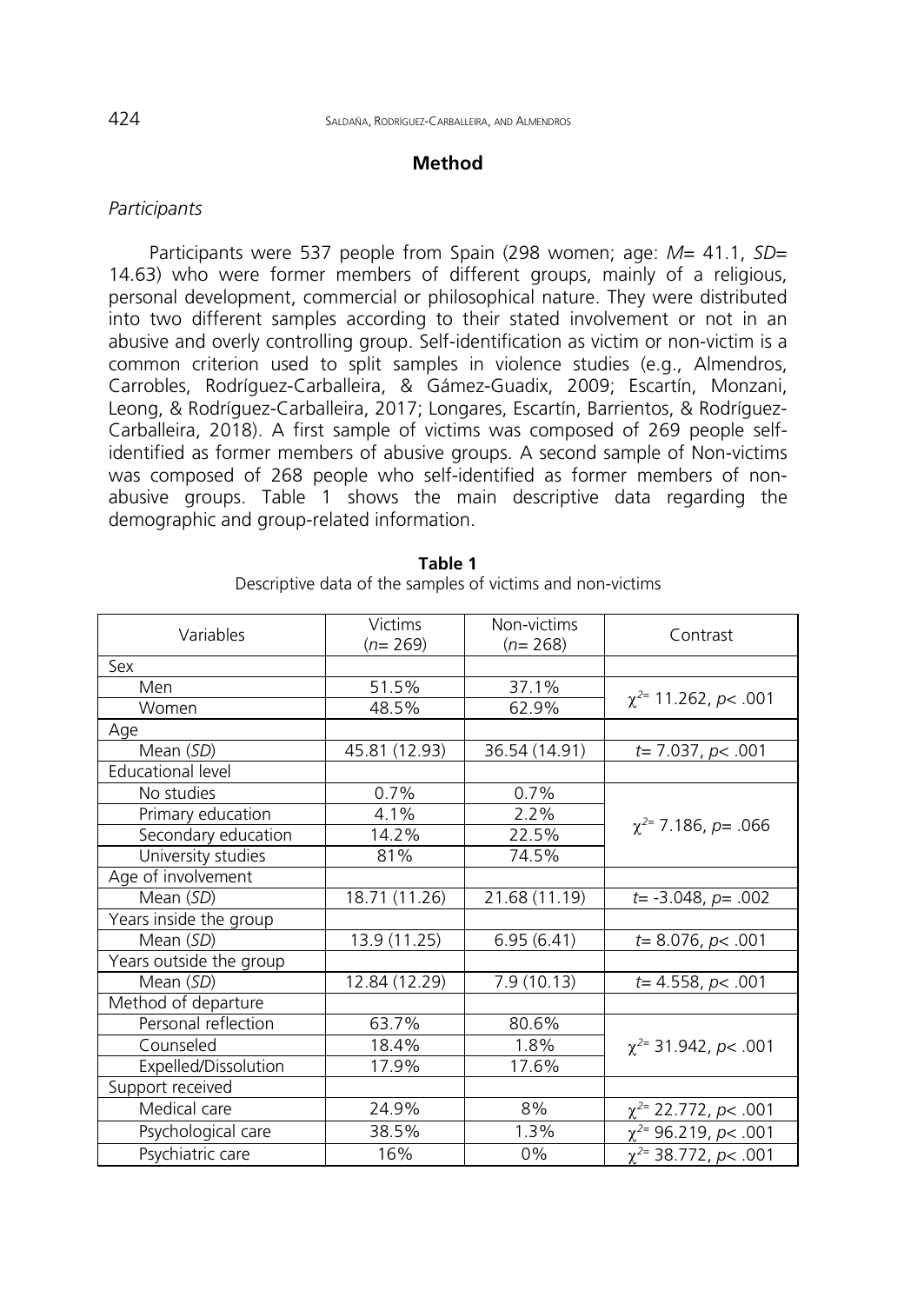## *Measures*

- a) *Biographical Questionnaire ad-hoc.* Participants provided information about sociodemographic data and other aspects related to their experiences after leaving the group. Questions were included about participants' sex, age, level of education, the date they joined the group, the date they left the group, the method of departure from the group, and the medical, psychological and psychiatric support received related to the group experiences. The following dichotomous yes-no question was used as a criterion to divide participants into the samples of victims and Non-victims: "Have you ever belonged to a group that you now think was overly controlling or abusive to some of its members, either psychologically, physically, or in any other way?"
- b) *The Spanish version of the Psychological Abuse Experienced in Groups Scale* (PAEGS; Saldaña et al., 2017). The PAEGS was adapted and used to assess group psychological abuse (see Appendix). This scale was designed to measure the degree to which a person experienced psychologically abusive behaviors while in a group. The PAEGS is a self-reported instrument composed of 31 items rated on a 5-point Likert-type scale (0= *not at all*, 1= *slightly*, 2= *quite a lot*, 3= *a lot*, 4= *continually*). Previous studies reported a one-dimensional factor structure explaining 45.7% and 50.1% of the total variance, and adequate internal consistency coefficients of .94 and .97 with English and Japanese samples, respectively (Saldaña et al., 2017; Saldaña, Rodríguez-Carballeira, et al., 2018). For the Spanish adaptation of the PAEGS, we followed the standardized guidelines recommended for the intercultural adaptation of psychological questionnaires (International Test Commission, 2016; Muñiz, Elosua, & Hambleton, 2013). The first step involved gathering evidence to ensure the conceptual equivalence of the construct of group psychological abuse in the English and Spanish cultural groups. For this purpose, a board of experts composed of two researchers, two health professionals, and one methodologist with recognized expertise in the subject matter evaluated whether the construct measured could be found in a similar form in both cultural groups of interest. The second step involved selecting two qualified translators, one of them Spanish and the other North American, both with experience in translations between American English and Spanish and extensive knowledge about the process for adapting psychological questionnaires. After the translation and back-translation of the PAEGS was completed, the board of experts evaluated the equivalence of the Spanish version by comparing the original and back-translated English versions. Based on this comparison, the Spanish version was reviewed, and slight modifications were made, taking into account possible cultural and linguistic differences between the two cultural groups. Finally, we conducted a pilot study to ensure that the instructions and the items were adequate and easy to understand, by administering the adapted instrument to a voluntary sample of 12 Spanish former members of diverse abusive groups.
- c) *The Group Psychological Abuse Scale* (GPA; Chambers, Langone, Dole, & Grice, 1994). We used the Spanish version of the GPA (GPA-S; Almendros et al.,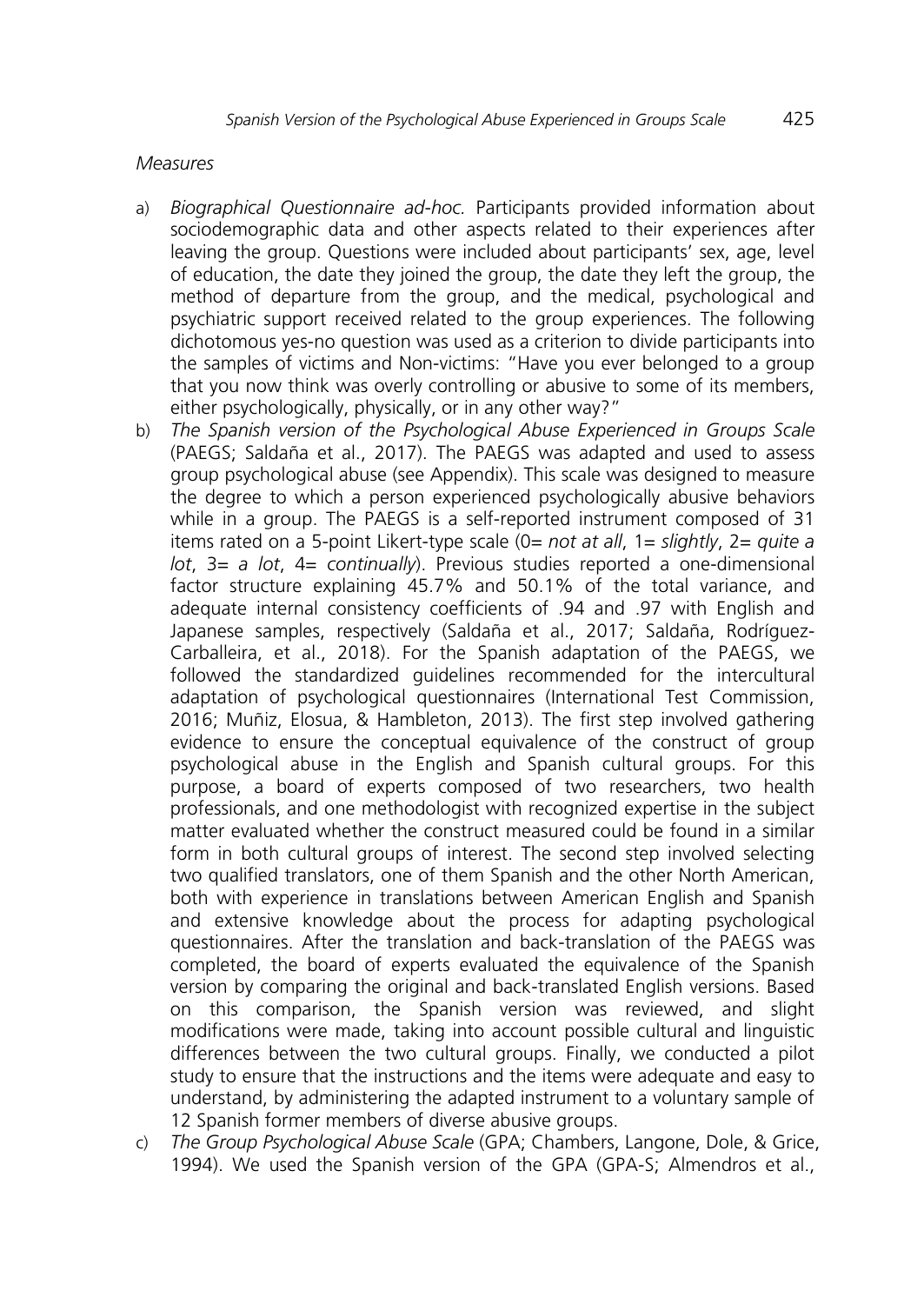2004) to assess perceived group abusiveness in order to provide evidence of convergent validity. It is composed of 28 items rated on a 5-point Likert-type scale ranging from 1 (*not at all characteristic*) to 5 (*very characteristic*). Items 5, 21, 22, 25 and 26 are reverse-worded. As in previous studies, the internal consistency was adequate for the overall score ( $\alpha$ = .86) and for the three dimensions in which its items are distributed: Compliance (.82), Mind Control (.70), and Exploitation (.60).

d) *The Brief Symptom Inventory* (BSI; Derogatis, 1993). The Spanish version of Ruipérez, Ibáñez, Lorente, Moro, and Ortet (2001) was administered to assess the possible existence of current psychopathological symptoms in order to provide further evidence of validity. The BSI is a well-validated and reliable instrument composed of 53 items rated on a 5-point Likert-type scale ranging from 0 (*never*) to 4 (*very often*). Respondents are asked to rate the extent to which each identified problem has caused them discomfort in the past week. The BSI measures nine symptom dimensions and three global indices. In the present study, the nine dimensions and the global severity index were considered. Their Cronbach's alphas ranged from .79 (Paranoid ideation) to .87 (Depression).

### *Procedure*

The current study was approved by the University of Barcelona's Bioethics Commission. Data collection took place between August and November 2015 through an online questionnaire, using convenience and snowball sampling methods. The study was announced on two distribution lists, allowing us to contact both former members of abusive groups and former members of nonabusive groups. To contact potential victims of group psychological abuse, we announced the study through organizations providing information, education, and counseling about abusive groups, health professionals, specialized forums and social networks, and through other participants who had already collaborated in the study. To contact potential former members of non-abusive groups, we announced the study through mainstream society organizations and social networks. In all cases, a link was provided to potential participants to allow them to collaborate in the study. All the participants were asked to select a group they had belonged to and report their experiences in that group. If they thought they had belonged to an abusive and overly controlling group, they were explicitly asked to respond with that group in mind. All the participants were informed about the study goals on the first page of the online questionnaire. They gave their informed consent and collaborated anonymously and voluntarily without receiving any compensation.

### *Data analysis*

An exploratory factor analysis (EFA) was performed to examine the factor structure of the PAEGS using FACTOR 9.3 (Lorenzo-Seva & Ferrando, 2006). The Unweighted Least Squares (ULS) extraction method was used with the polychoric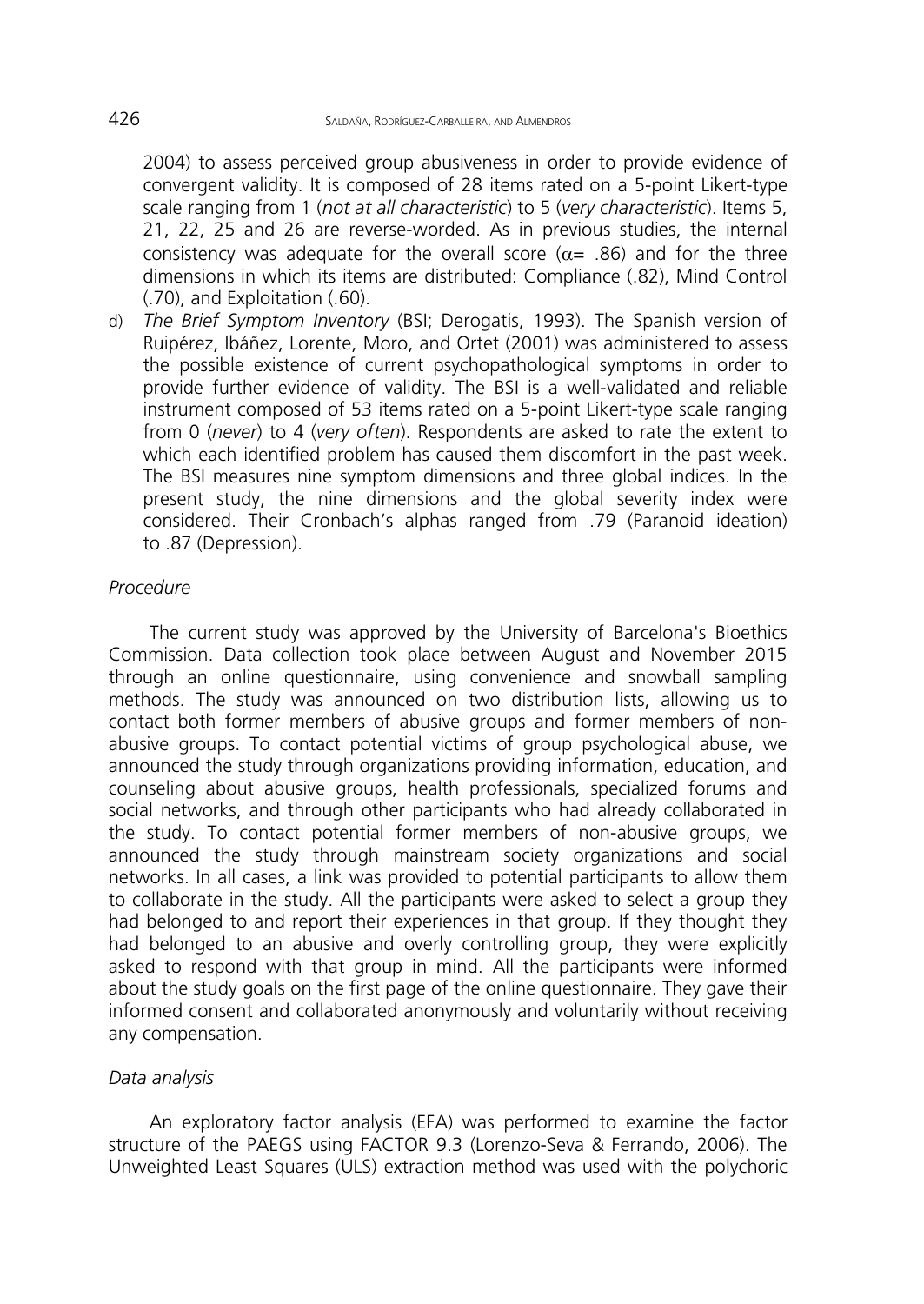correlation matrix, due to its robustness with small samples and Likert-type items (Baglin, 2014; Izquierdo, Olea, & Abad, 2014). In selecting the number of factors, the information provided by the Parallel Analysis was taken into account. The goodness-of-fit of the data to the model was established through the Goodnessof-Fit Index (GFI) and the Root Mean Square of Residuals (RMSR).

Descriptive analysis and correlation coefficients were analyzed using IBM SPSS Statistics 20.0 (IBM, 2011). The internal consistency of the PAEGS scores in the present study was examined by computing the ordinal alpha coefficients. The latter are calculated using the polychoric correlation matrix, and they are an alternative to Cronbach's alpha that is more accurate with ordinal item response data, especially when the data show skewness (Elosua & Zumbo, 2008; Gadermann, Guhn, & Zumbo, 2012). The discriminating power and optimal cutoff of the PAEGS were examined by means of the Receiver Operating Characteristic (ROC) curve procedure using MedCalc 14 (MedCalc Software, 2015). Finally, Cliff's delta (*d*) coefficient was used to examine the effect size of the differences between samples on the PAEGS, due to its robustness with non-normal and ordinal data (Macbeth, Razumiejczyk, & Ledesma, 2011).

#### **Results**

### *Factor structure analysis*

The internal structure of the Spanish version of the PAEGS was examined using the data from the sample of former members of abusive groups. The Kaiser-Meyer-Olkin index (.95) and the value of the Bartlett Sphericity test ( $\chi^2$  = 6151.0, *p*< .001) confirmed the adequacy of the current matrix for factor analysis. Parallel Analysis recommended the extraction of one common factor with a total explained variance of 55.47%. Values of both GFI (.98) and RMSR (.074) showed a good fit of the data. Factor weights of the items ranged from .49 to .83 (Table 2).

### *Descriptive statistics and reliability*

No significant differences were found in the PAEGS scores based on sex in the sample of victims (Men: *M*= 82.06, *SD*= 28.8; Women: *M*= 82.15, *SD*= 29.44; *t*  (266)= .25; *p=* .98) or the sample of Non-victims (Men: *M*= 3.66, *SD*= 5.20; Women: *M*= 4.01, *SD*= 6.76; *t* (265)= .44; *p=* .66). No differences were found either in the PAEGS scores based on the educational level (Victims:  $\chi^2$ = 1.678, *p*= .642; Non-victims: χ*<sup>2</sup>* = .405, *p*= .256) or the method of departure from the group (Victims: χ*<sup>2</sup>* = 2.812, *p*= .245; Non-victims: χ*<sup>2</sup>* = 3.186, *p*= .203). Moreover, also taking into account both samples separately, we found no significant correlations between the PAEGS scores and age of involvement in the group (Victims: *r*= -.09, *p*= .130; Non-victims: *r*= -.10, *p*= .093) or years outside the group (Victims: *r*= .11, *p*= .119; Non-victims: *r*= .03, *p*= .709). Thus, these sociodemographic and biographical variables were not considered for further analyses. Table 2 shows the descriptive properties of the 31 items on the PAEGS,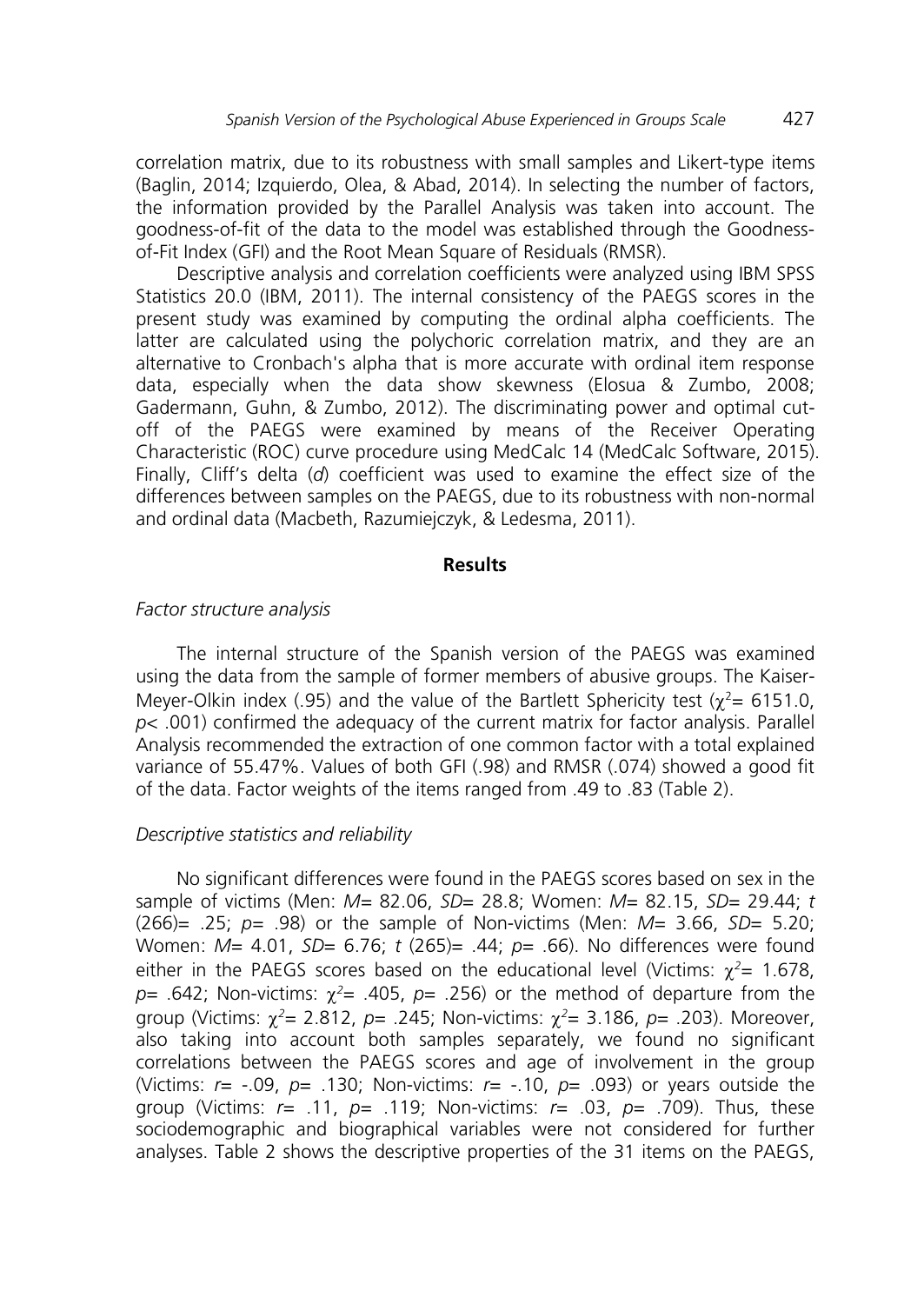calculated based on the scores of former members of abusive groups. The corrected item-total correlation values were higher than the .30 criterion in all cases. The ordinal alpha coefficient was .97, showing an appropriate internal consistency of the PAEGS scores of the sample of victims.

| Item            | M [95% CI]                 | <b>SD</b> | $r_{\rm ix}$ | $\lambda_{i1}$ |
|-----------------|----------------------------|-----------|--------------|----------------|
| $\mathbf{1}$    | 1.81 [1.63, 1.99]          | 1.48      | .45          | .49            |
| $\overline{2}$  | 2.95 [2.79, 3.11]          | 1.36      | .67          | .74            |
| $\overline{3}$  | 2.80 [2.62, 2.97]          | 1.43      | .75          | .81            |
| 4               | 3.10 [2.95, 3.26]          | 1.32      | .71          | .80            |
| $\overline{5}$  | 2.97 [2.82, 3.12]          | 1.23      | .78          | .83            |
| $\overline{6}$  | 3.17 [3.04, 3.31]          | 1.16      | .75          | .82            |
| $\overline{7}$  | $3.15$ [ $3.02$ , $3.28$ ] | 1.10      | .68          | .73            |
| 8               | 1.86 [1.65, 2.08]          | 1.78      | .57          | .64            |
| 9               | 2.17 [1.99, 2.36]          | 1.56      | .70          | .75            |
| 10              | 2.93 [2.78, 3.07]          | 1.23      | .67          | .73            |
| 11              | 2.64 [2.48, 2.81]          | 1.39      | .74          | .80            |
| 12              | 2.48 [2.29, 2.66]          | 1.51      | .67          | .74            |
| 13              | $2.54$ [2.36, 2.72]        | 1.47      | .68          | .74            |
| 14              | 3.48 [3.35, 3.60]          | 1.04      | .66          | .78            |
| 15              | 2.76 [2.60, 2.92]          | 1.36      | .75          | .81            |
| 16              | $1.94$ [1.75, 2.12]        | 1.52      | .60          | .65            |
| 17              | 2.61 [2.46, 2.77]          | 1.30      | .73          | .78            |
| 18              | 1.45 [1.26, 1.63]          | 1.57      | .58          | .65            |
| 19              | $3.44$ [ $3.31$ , $3.57$ ] | 1.09      | .67          | .79            |
| 20              | 3.11 [2.96, 3.25]          | 1.22      | .70          | .79            |
| 21              | 2.55 [2.38, 2.73]          | 1.46      | .63          | .68            |
| $\overline{22}$ | 3.45 [3.31, 3.58]          | 1.11      | .65          | .78            |
| 23              | $2.25$ [2.06, 2.44]        | 1.57      | .65          | .71            |
| 24              | 2.28 [2.10, 2.47]          | 1.52      | .56          | .60            |
| 25              | 2.80 [2.66, 2.95]          | 1.21      | .63          | .67            |
| 26              | $2.24$ [2.06, 2.41]        | 1.47      | .74          | .78            |
| 27              | 2.98 [2.83, 3.12]          | 1.21      | .70          | .76            |
| 28              | 2.89 [2.74, 3.04]          | 1.27      | .72          | .78            |
| 29              | 2.31 [2.12, 2.49]          | 1.55      | .61          | .67            |
| 30              | 3.14 [3.00, 3.28]          | 1.19      | .66          | .71            |
| 31              | 1.91 [1.73, 2.08]          | 1.45      | .60          | .65            |

**Table 2** Descriptive statistics of the PAEGS item scores for the sample of victims (*n*= 269)

*Note: r c* ix= corrected item-total correlation score; λ*i1***<sup>=</sup>** item's factor loadings.

## *Discriminatory power analysis*

The theoretical range of the PAEGS is between 0 and 124. In the present study, the sample of former members of abusive groups obtained an average score of 82.16 (95% CI [78.68, 85.65]; *SD*= 29.02), and the comparison sample obtained an average score of 3.87 (95% CI [3.12, 4.61]; *SD*= 6.23). The results of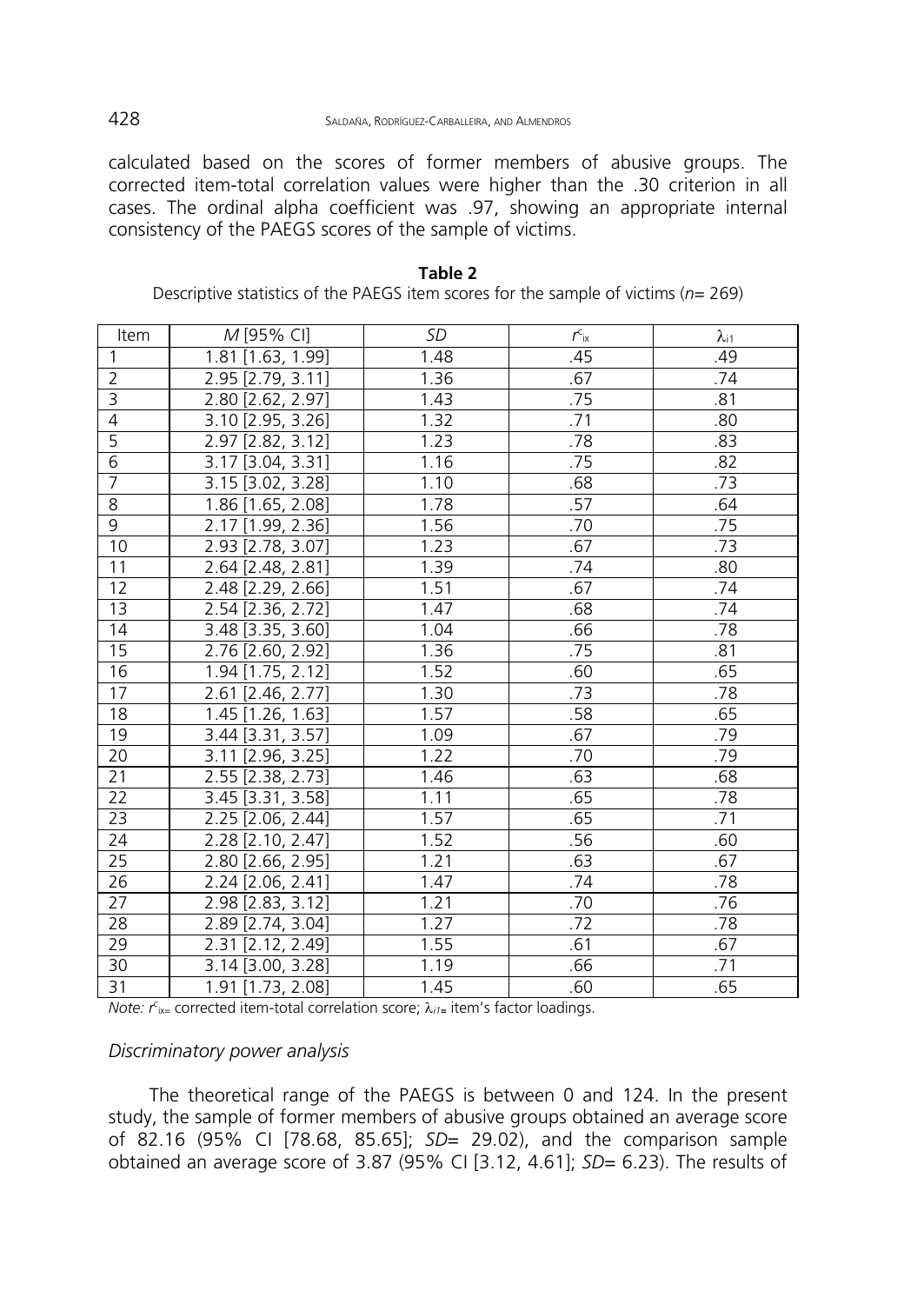the Mann Whitney *U* test confirmed significant rank differences in the scale scores between the two samples ( $U=$  356.50,  $p<$  001). These differences had a high magnitude (Cliff's *d*= .99). Results of the ROC curve analysis supported the high discriminating capacity of the PAEGS because the area under the curve was .995 (95% CI [.985, .999]; *p*< .001). The Youden index indicated that a score above 27 was the optimal cut-off point on the PAEGS to distinguish between victims and Non-victims of group psychological abuse in Spanish-speaking people. This threshold showed a sensitivity of 94.42% (95% CI [91.0%, 96.8%]) and a specificity of 99.25% (95% CI [97.3%, 99.9%]).

## *Other evidence of validity*

The PAEGS scores obtained by the sample of victims correlated significantly and with high magnitudes with the GPA-S  $(r<sub>5</sub>= .75, n= 218, p<sub>5</sub>$ .001), and with its three dimensions: Compliance  $(r<sub>s</sub>= .72, p< .001)$ , Exploitation  $(r<sub>s</sub>= .60, p< .001)$ , and Mind Control (*rs*= .57, *p<* .001). The correlations between the PAEGS and the BSI were computed taking into account the responses of the samples of victims and Non-victims to increase the variability of the measures. Given that the pattern of correlations was similar for men and women, the correlation coefficients for the complete sample are reported. Significant correlations, but with low magnitudes, were found between the PAEGS and the Global Severity Index (*rs*= .23, *p*< .001), and with the symptomatic dimensions of Paranoid Ideation (*rs*= .29, *p*< .001), Psychoticism (*rs*= .28, *p*< .001), Depression (*rs*= .25, *p*< .001), and Interpersonal Sensitivity  $(r<sub>5</sub>= .20, p< .001)$ . Other symptomatic dimensions also correlated with the PAEGS scores, but with even lower magnitudes: Phobic Anxiety (*rs*= .19, *p*< .001), Obsessive-Compulsive (*rs*= .15, *p*= .002), and Anxiety (*rs*= .11, *p*= .036). The only dimensions showing no significant correlations with the PAEGS were Hostility (*rs*= .09, *p*= .052) and Somatization (*rs*= .09, *p*= .072).

## **Discussion**

Practices of psychological abuse endured within social groups are a relevant but elusive phenomenon which usually has not been examined through standardized instruments (Almendros et al., 2011). The adaptation and validation into different cultures of measures as the PAEGS is essential for research and clinical purposes, especially due to the relevance of conducting rigorous assessments of individual experiences of abuse in a controversial field of research in which empirically driven measures are still needed. The present investigation is the first to examine the psychometric properties of the PAEGS for its use with Spanish-speaking people, and it overcomes previous studies by examining together different sources of validity with a relatively large sample of victims and a more appropriate comparison sample.

In line with previous studies that examined the factor structure of the PAEGS with English and Japanese former members of abusive groups (Saldaña et al., 2017; Saldaña, Rodríguez-Carballeira, et al., 2018), results of the current factor analysis yielded a one-factor structure as the most adequate. Thus, evidence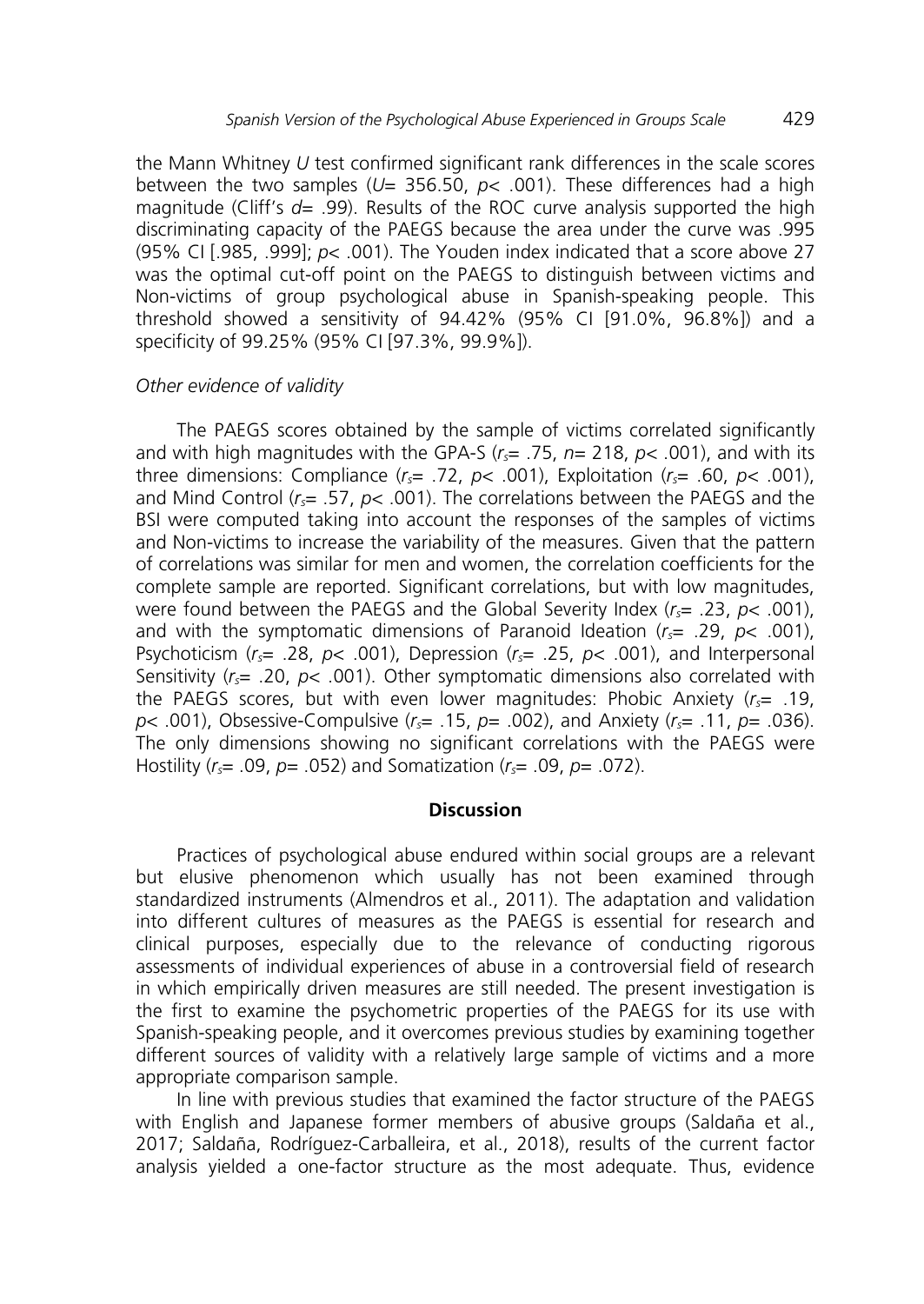consistently suggested that the whole range of psychologically abusive practices represented in the items on the PAEGS could be components of a single phenomenon. In terms of internal consistency, an adequate ordinal alpha coefficient with a value of .97 was found, which was also similar to values obtained in samples from previous studies. Along with the items' discrimination coefficients, these results suggested that all items had an appropriate functioning, contributing significantly to the total score.

Regarding the discriminatory power of the Spanish version of the PAEGS, a score above 27 in a theoretical range from 0 to 124 maximized the sensitivity and specificity of the scale, and so it could be used as a threshold for detecting group psychological abuse experiences in both research and applied contexts with a Spanish-speaking population. The optimal cut-off point found in this study was considerably higher than the one found in the study where the PAEGS was adapted to the Japanese population (Saldaña, Rodríguez-Carballeira, et al., 2018). A possible explanation for the difference in the cut-off points obtained might be related to the age range of the comparison samples. The Japanese version of the PAEGS was developed using a non-victim sample composed mainly of university students. Presumably, they could have belonged to a smaller number of groups, and the practices they experienced could have been less intense than those normally experienced by Japanese and Spanish people. Nevertheless, this explanation is still speculative, and further research is needed to examine intercultural differences in the psychometric properties of the PAEGS.

Regarding other evidence of validity, the high-magnitude correlations between the PAEGS and the GPA-S imply that people who experienced intense group psychological abuse also tended to describe the group they belonged to as abusive. As in previous studies, Compliance was the GPA-S subscale showing the highest correlation with the PAEGS, which focuses on the relationship of submission to the leader and the group (Almendros et al., 2004). On the other hand, the correlations between the PAEGS and the BSI dimensions also provided evidence of criterion-related validity. Results imply that people exposed to psychologically abusive behaviors within a group may suffer post-involvement clinical symptoms to some extent, especially those related to paranoid ideation, psychoticism, depression, and interpersonal sensitivity. These findings are consistent with previous studies in which former members of abusive groups reported psychological problems (e.g., Aronoff et al., 2000; Malinoski et al., 1999; Matthews & Salazar, 2014; Zhou et al., 2016), and with the few studies that examined the relationship between group psychological abuse and psychopathological symptoms through standardized measures (e.g., Winocur et al., 1997). Our results especially resemble those from a prior study with a non-clinical Spanish sample of 101 former members of abusive groups (Carrobles, Almendros, Rodríguez-Carballeira, & Gámez-Guadix, 2010), in that paranoid ideation and interpersonal sensitivity SCL-90-R subscales showed some predominance. The authors highlighted a tendency toward defensiveness, suspicion and distrust of others in participants who endured an abusive situation and coped by using their own resources in most cases, but this was not accompanied by a hostility component. Moreover, prior studies with North American samples of former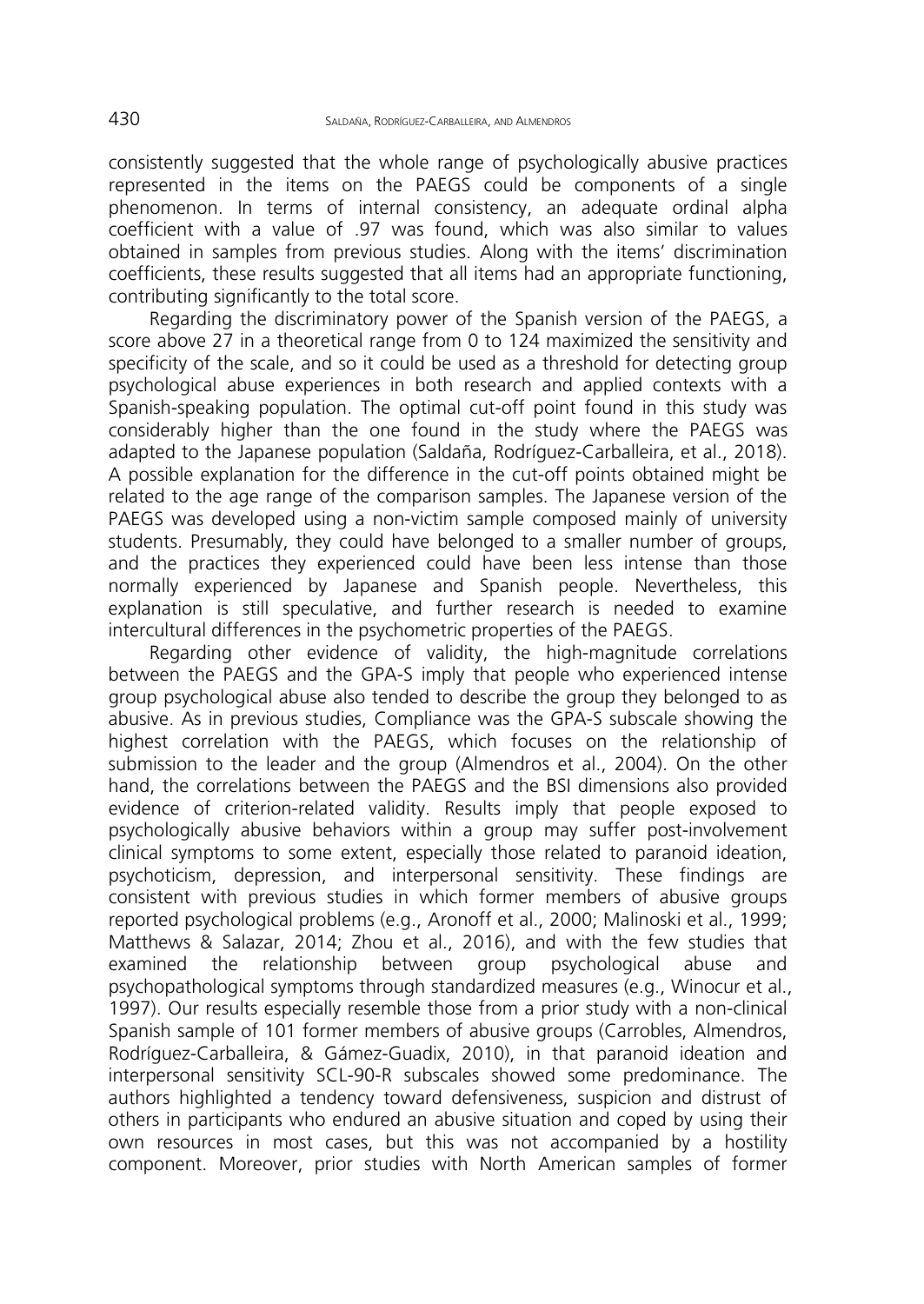members of abusive groups have shown relatively less weight of hostility and trait anger (e.g., Malinoski et al., 1999).

This study has relevant strengths, but also some limitations. First, the difficulties in accessing former members of abusive groups for research purposes implied the use of a non-probabilistic sampling method and the impossibility of verifying the representativeness of the sample. Non-representative samples are a common issue in a field of study where former members of abusive groups are considered a hidden and hard-to-reach population (Shaghaghi, Bhopal, & Sheikh, 2011). Nevertheless, the sample size of 269 former members of abusive groups in the current study represents a clear advantage compared to the samples gathered in previous studies, which are usually composed of about 100 participants (e.g., Almendros et al., 2009; Almendros et al., 2004; Nishida & Kuroda, 2004; Winocur et al., 1997). A second limitation is related to the self-report nature of the PAEGS and the retrospective evaluation of abusive experiences, another common issue also pointed out in other areas where psychological abuse is assessed, such as intimate partner violence (e.g., Momeñe, Jáuregui, & Estévez, 2017; Porrúa-García et al., 2016). A third limitation is related to differences in demographic variables between the samples of victims and Non-victims of group psychological abuse. Although the comparison sample obtained in the present study is not limited to mainly university students (e.g., Saldaña, Rodríguez-Carballeira, et al., 2018) or former members of religious groups (e.g., Gasde & Block, 1998; Malinoski et al., 1999), future studies need to gather comparison samples with more similar characteristics in terms of biographical and socio-demographic variables in order to carry out proper comparisons.

Notwithstanding the aforementioned limitations, this is the first study to provide evidence of reliability in terms of the internal consistency of the PAEGS scores in a Spanish-speaking sample. This study also provides initial evidence of the validity of the PAEGS scores for assessing the degree of group psychological abuse experienced by Spanish-speaking people, thus contributing to discriminating between people who experienced abusive practices and non-abusive practices in a group setting. Previous studies have usually drawn conclusions about the experiences of former members of abusive groups without a rigorous evaluation of the phenomenon (e.g., Buxant, Saroglou, Casalfiore, & Christians, 2007; Coates, 2016; Rodríguez, 2013). In this direction, the PAEGS provides new opportunities for future research, allowing the evaluation of the relationship between individual experiences of group psychological abuse and post-involvement difficulties or other relevant variables through standardized measures. Moreover, the PAEGS can be used in clinical contexts as a tool to provide useful information for diagnostic processes, especially for less experienced practitioners whose clients claim to have suffered group practices of a dubious nature. Future studies need to continue to examine the psychometric properties of the PAEGS and its usefulness in applied contexts.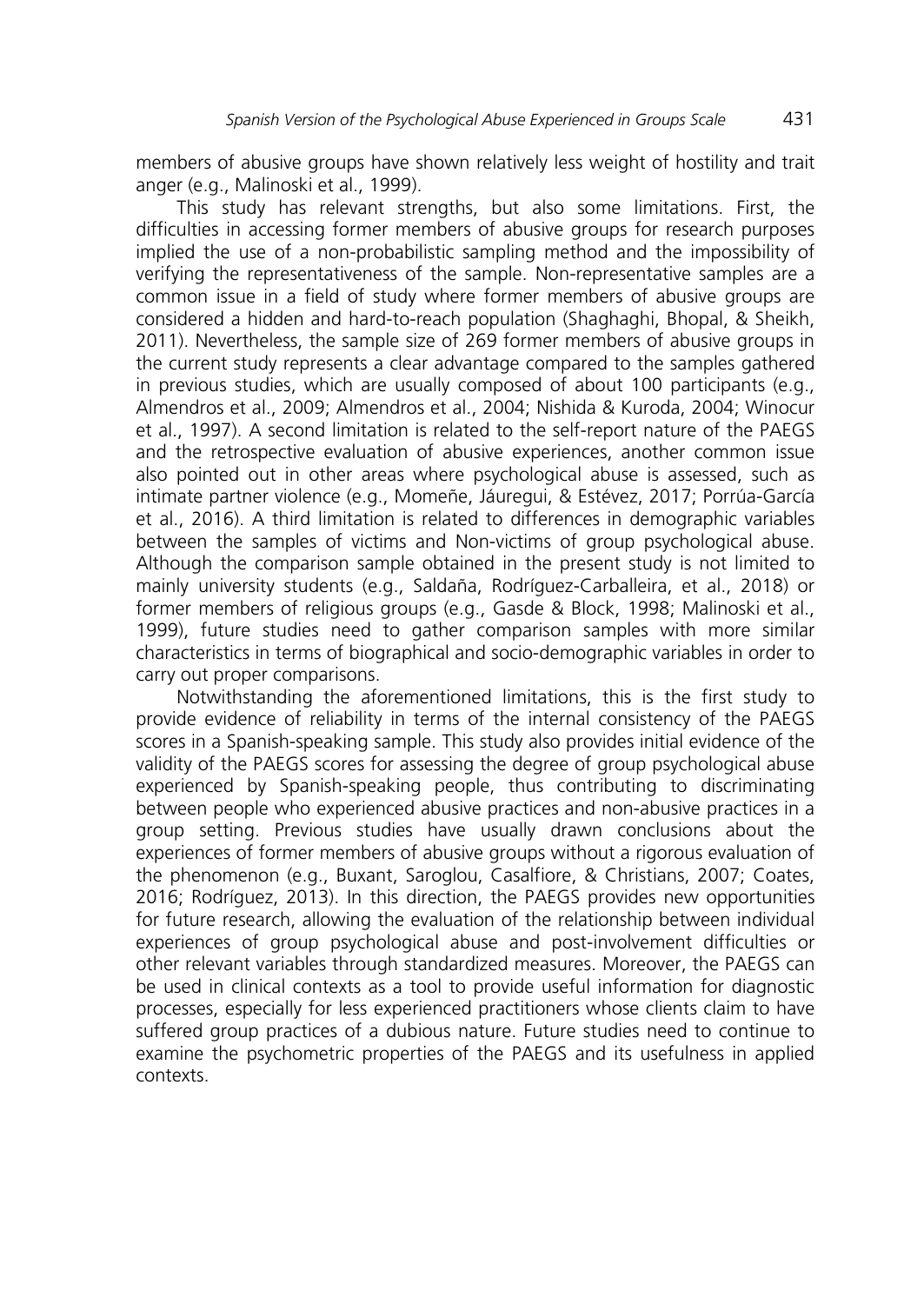#### **References**

- Almendros, C., Carrobles, J. A., Rodríguez-Carballeira, A., & Gámez-Guadix, M. (2009). Abandono y malestar psicológico en ex-miembros de grupos sectarios [Departure and psychological distress in former members of cultic groups]. *Behavioral Psychology/Psicología Conductual, 17*, 181-201.
- Almendros, C., Carrobles, J. A., Rodríguez-Carballeira, A., & Jansá, J. M. (2004). Propiedades psicométricas de la versión española de la Group Psychological Abuse Scale [Psychometric properties of the Spanish version of the Group Psychological Abuse Scale]. *Psicothema, 16*, 132-138.
- Almendros, C., Gámez-Guadix, M., Carrobles, J. A., & Rodríguez-Carballeira, A. (2011). Abuso psicológico en grupos manipuladores [Psychological abuse in manipulative groups]. *Behavioral Psychology/Psicología Conductual, 19*, 157-182.
- Aronoff, J., Lynn, S. J., & Malinoski, P. (2000). Are cultic environments psychologically harmful? *Clinical Psychology Review, 20*, 91-111.
- Baglin, J. (2014). Improving your exploratory factor analysis for ordinal data: A demonstration using FACTOR. *Practical Assessment, Research & Evaluation, 19*. Retrieved from http://pareonline.net/getvn.asp?v=19&n=5
- Baron, R. S. (2000). Arousal, capacity, and intense indoctrination. *Personality and Social Psychology Review, 4*, 238-254.
- Bohm, J., & Alison, L. (2001). An exploratory study in methods of distinguishing destructive cults. *Psychology, Crime & Law, 7*, 133-165.
- Buxant, C., Saroglou, V., Casalfiore, S., & Christians, L. L. (2007). Cognitive and emotional characteristics of New Religious Movement members: New questions and data on the mental health issue. *Mental Health, Religion & Culture, 10*, 219-238.
- Carrobles, J. A., Almendros, C., Rodríguez-Carballeira, A., & Gámez-Guadix, M. (2010, September). *Psychological distress and personality profiles in former members of abusive groups*. Poster session presented at the 24th European Health Psychology Conference of the European Health Psychology Society, Cluj-Napoca, Romania.
- Chambers, W. V., Langone, M. D., Dole, A. A., & Grice, J. W. (1994). The Group Psychological Abuse Scale: A measure of the varieties of cultic abuse. *Cultic Studies Journal, 11*, 88-117.
- Coates, D. D. (2016). Life inside a deviant "religious" group: Conformity and commitment as ensured through "brainwashing" or as the result of normal processes of socialization. *International Journal of Law, Crime and Justice, 44*, 103-121.
- De la Corte, J. L., Kruglanski, A. W., De Miguel, J., Sabucedo, J. M., & Díaz, D. (2007). Siete principios psicosociales para explicar el terrorismo [Seven psychosocial principles to explain terrorism]. *Psicothema, 19*, 366-374.
- Derogatis, L. R. (1993). *BSI Administration, scoring, and procedures: Manual-II*. Minneapolis, MN: NCS Pearson.
- Elosua, P., & Zumbo, B. D. (2008). Coeficientes de fiabilidad para escalas de respuesta categórica ordenada [Reliability coefficients for ordinal response scales]. *Psicothema, 20*, 896-901.
- Escartín, J., Monzani, L., Leong, F., & Rodríguez-Carballeira, A. (2017). A reduced form of the Workplace Bullying Scale–the EAPA-TR: A useful instrument for daily diary and experience sampling studies. *Work & Stress, 31*, 42-62.
- Gadermann, A. M., Guhn, M., & Zumbo, B. D. (2012). Estimating ordinal reliability for Likert-type and ordinal item response data: A conceptual, empirical, and practical guide. *Practical Assessment, Research & Evaluation, 17*, 1-13.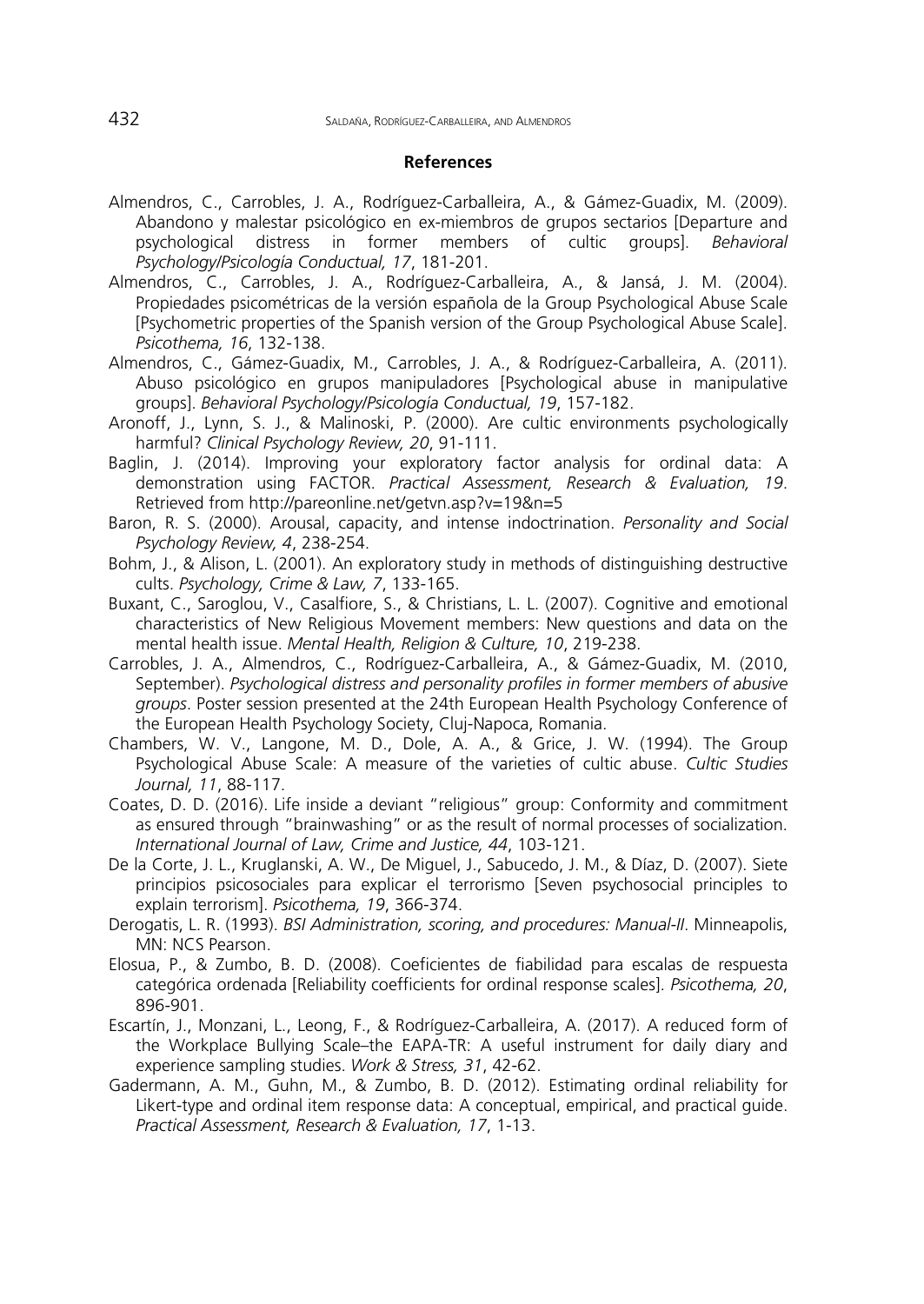- Gasde, I., & Block, R. A. (1998). Cult experience: Psychological abuse, distress, personality characteristics, and changes in personal relationships reported by former members of Church Universal and Triumphant. *Cultic Studies Journal, 15*, 192-221.
- IBM (2011). IBM SPSS Statistics for Windows, Version 20.0 [Computer software]. Armonk, NY: IBM Corp.
- International Test Commission (2016). *The ITC guidelines for translating and adapting tests: Second edition*. Retrieved from http://www.intestcom.org
- Izquierdo, I., Olea, J., & Abad, F. J. (2014). Exploratory factor analysis in validation studies: Uses and recommendations. *Psicothema, 26*, 395-400.
- Langone, M. D. (2002). Cults, conversion, science, and harm. *Cultic Studies Review, 1*, 178- 186.
- Longares, L., Escartín, J., Barrientos, J., & Rodríguez-Carballeira, A. (2018). Psychological abuse in Spanish same-sex couples: Prevalence and relationship between victims and perpetrators. *Innovation: The European Journal of Social Science Research, 31*, 125-141.
- Lorenzo-Seva, U., & Ferrando, P. J. (2006). FACTOR: A computer program to fit the exploratory factor analysis model. *Behavior Research Methods, 38*, 88-91.
- Macbeth, G., Razumiejczyk, E., & Ledesma, R. D. (2011). Cliff's Delta Calculator: A nonparametric effect size program for two groups of observations. *Universitas Psychologica, 10*, 545-555.
- Malinoski, P., Langone, M. D., & Lynn, S. (1999). Psychological distress in former members of the International Churches of Christ and noncultic groups. *Cultic Studies Journal, 16*, 33-51.
- Matthews, C. H., & Salazar, C. F. (2014). Second-generation adult former cult group members' recovery experiences: Implications for counseling. *International Journal for the Advancement of Counseling, 36*, 188-203.
- MedCalc Software (2015). *MedCalc: statistics for biomedical research. Software manual.* Available from: http://www.medcalc.org
- Momeñe, J., Jáuregui, P., & Estévez, A. (2017). El papel predictor del abuso psicológico y la regulación emocional en la dependencia emocional [The predictor role of psychological<br>abuse and emotional regulation on emotional dependencyl. *Behavioral* abuse and emotional regulation on emotional dependency]. *Psychology/Psicología Conductual, 25*, 65-78.
- Muñiz, J., Elosua, P., & Hambleton, R. K. (2013). Directrices para la traducción y adaptación de los tests: Segunda edición [International Test Commission Guidelines for test translation and adaptation: Second edition]. *Psicothema, 25*, 151-157.
- Nishida, K., & Kuroda, F. (2004). The influence of the member's life in "destructive cults" on the psychological problems after departing from the groups. *Japanese Journal of Psychology, 75*, 9-15.
- Porrúa-García, C., Rodríguez-Carballeira, A., Escartín, J., Gómez-Benito, J., Almendros, C., & Martín-Peña, J. (2016). Development and validation of psychological abuse scale in intimate partner violence (EAPA-P). *Psicothema, 28*, 214-221.
- Rodríguez, P. (2013). Características de la socialización de los hijos/as en contextos familiares sectarios: el rol de las figuras parentales según su estilo básico de relación/educación [Characteristics of socialization of children in cultic familiar contexts: the role of parental figures according to their basic style of relationship/education]. *Ajayu, 11*, 65-99.
- Rodríguez-Carballeira, A., Saldaña, O., Almendros, C., Martín-Peña, J., Escartín, J., & Porrúa-García, C. (2015). Group psychological abuse: Taxonomy and severity of its components. *The European Journal of Psychology Applied to Legal Context, 7*, 31-39.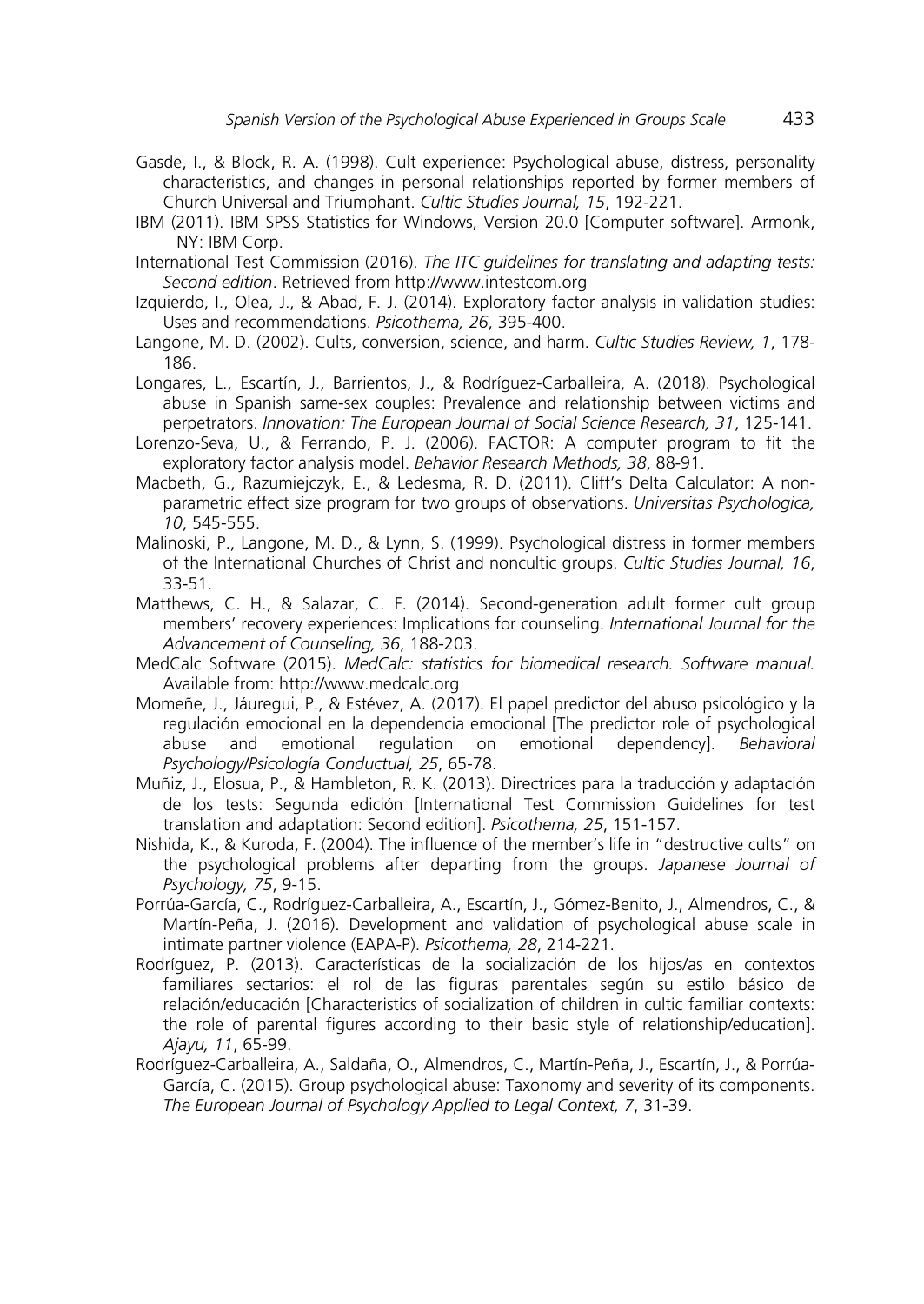- Ruipérez, M. A., Ibáñez, M. I., Lorente, E., Moro, M., & Ortet, G. (2001). Psychometric properties of the Spanish version of the BSI: Contributions to the relationship between personality and psychopathology. *European Journal of Psychological Assessment, 17*, 241-250.
- Saldaña, O., Antelo, E., Rodríguez-Carballeira, A., & Almendros, C. (2018). Taxonomy of psychological and social disturbances in survivors of group psychological abuse. *Journal of Aggression, Maltreatment & Trauma, 27*, 1003-1021.
- Saldaña, O., Rodríguez-Carballeira, A., Almendros, C., & Escartín, J. (2017). Development and validation of the Psychological Abuse Experienced in Groups Scale. *The European Journal of Psychology Applied to Legal Context, 9*, 57-64.
- Saldaña, O., Rodríguez-Carballeira, A., Almendros, C., & Nishida, K. (2018). Psychological Abuse Experienced in Groups Scale: Psychometric properties of the Japanese version. *Japanese Psychological Research, 60*, 13-24.
- Shaghaghi, A., Bhopal, R. S., & Sheikh, A. (2011). Approaches to recruiting hard-to-reach populations into research: A review of the literature. *Health Promotion Perspectives, 1*, 86-94.
- West, L. J., & Langone, M. D. (1986). Cultism: A conference for scholars and policy makers. *Cultic Studies Journal, 3*, 117–134.
- Winocur, N., Whitney, J., Sorensen, C., Vaughn, P., & Foy, D. (1997). The Individual Cult Experience index: The assessment of cult involvement and its relationship to postcult distress. *Cultic Studies Journal, 14*, 290-306.
- Wood, J. L. (2014). Understanding gang membership: The significance of group processes. *Group Processes & Intergroup Relations, 17*, 710-729.
- Zhou, J., Luo, Y., Chen, Q., & Liang, Y. (2016). Cult members' "three-low-and-one-high" symptoms and theirs' solution-focused brief psychological counseling. *International Journal of Psychology and Counselling, 8*, 96-101.

RECEIVED: July 10, 2017 ACCEPTED: March 18, 2018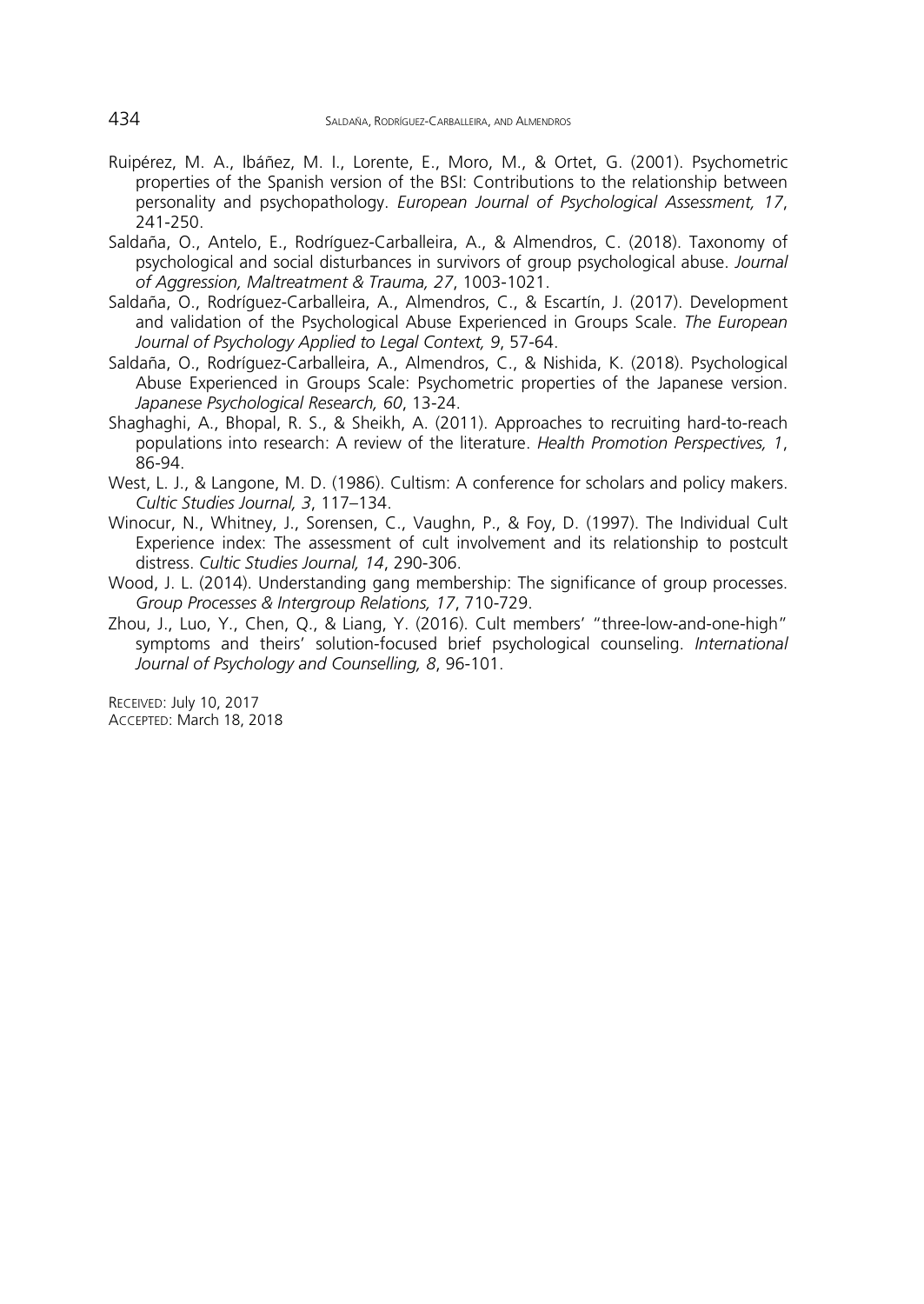#### **Appendix**

### **SPANISH VERSION OF THE PSYCHOLOGICAL ABUSE EXPERIENCED IN GROUPS SCALE (PAEGS)**

*Saldaña, Rodríguez-Carballeira, and Almendros (2018)*

*Instrucciones:* A continuación encontrará una serie de afirmaciones acerca de algunas prácticas que pudo haber experimentado dentro del grupo. Por favor, indique el grado en el que usted experimentó lo que se describe en cada frase, independientemente de si los miembros del grupo lo hicieron o no de forma intencionada. Seleccione la opción que mejor se ajuste a su experiencia a partir de la siguiente escala: 0= Nada; 1= Un poco; 2= Bastante; 3= Mucho; 4= Continuamente.

| 1. Hicieron que sintiera rechazo hacia mi vida anterior a formar parte<br>del grupo.                           |          | 1 | $\overline{2}$ | 3              | 4              |
|----------------------------------------------------------------------------------------------------------------|----------|---|----------------|----------------|----------------|
| hicieron creer que correría un peligro considerable si<br>2. Me<br>abandonaba el grupo.                        | $\Omega$ | 1 | $\overline{2}$ | 3              | 4              |
| 3. Para establecer relaciones afectivas debía contar con la aprobación<br>del grupo.                           |          | 1 | $\overline{2}$ | 3              | 4              |
| Esperaban que confesara cualquier acto o sentimiento que pudiera<br>4.<br>apartarse de la ideología del grupo. |          | 1 | $\overline{2}$ | 3              | 4              |
| Me hicieron creer que debía rechazar cualquier cosa ajena al grupo.<br>5.                                      |          | 1 | $\overline{2}$ | 3              | 4              |
| 6. Comportarme de acuerdo con la ideología del grupo debía ser más<br>importante para mí que yo mismo/a.       |          | 1 | $\overline{2}$ | 3              | 4              |
| Me desacreditaban si cuestionaba algún aspecto de la ideología del<br>7.<br>grupo.                             |          | 1 | $\overline{2}$ | 3              | 4              |
| 8. Me insistieron para que fuera a vivir con miembros del grupo.                                               | 0        | 1 | $\overline{2}$ | 3              | 4              |
| 9. Trataron de que me distanciara de mi familia.                                                               |          | 1 | $\overline{2}$ | 3              | 4              |
| 10. Me hicieron sentir culpable por cosas pequeñas y sin importancia.                                          | 0        | 1 | $\overline{2}$ | $\overline{3}$ | $\overline{4}$ |
| 11. Me presionaron para que abandonara mis actividades de ocio<br>ajenas al grupo.                             |          | 1 | $\overline{2}$ | 3              | 4              |
| 12. Me hicieron utilizar una jerga propia del grupo que alteraba el<br>significado habitual de las palabras.   |          | 1 | $\overline{2}$ | 3              | 4              |
| 13. Me hacían participar en tantas actividades diarias que ocasionaban<br>mi agotamiento.                      |          | 1 | $\overline{2}$ | 3              | 4              |
| 14. Me hicieron creer que el/la líder del grupo tenía una autoridad<br>incuestionable.                         |          | 1 | $\overline{2}$ | 3              | 4              |
| 15. Controlaban en qué ocupaba mi tiempo.                                                                      |          | 1 | $\overline{2}$ | $\overline{3}$ | $\overline{4}$ |
| 16. Me indicaron que engañara a los demás sobre aspectos concretos<br>del grupo.                               |          | 1 | $\overline{2}$ | 3              | 4              |
| 17. Hicieron que cambiara aspectos de mi identidad y forma de ser para<br>adaptarlos a la ideología del grupo. | 0        | 1 | $\overline{2}$ | 3              | 4              |
| 18. Me animaron a que abandonara mis estudios o mi trabajo.                                                    |          | 1 | $\overline{2}$ | 3              | 4              |
| 19. Me hicieron ver al líder como una autoridad indiscutible que tenía<br>que ser obedecida.                   |          | 1 | $\overline{2}$ | 3              | 4              |
| 20. Querían que estuviera preparado/a para hacer grandes sacrificios.                                          |          | 1 | $\overline{2}$ | 3              | 4              |
| 21. Me ocultaron información relevante acerca de quiénes eran y lo que<br>se hacía realmente en el grupo.      |          | 1 | $\overline{2}$ | 3              | 4              |
| 22. Me hicieron ver al líder como alguien con características muy<br>especiales y claramente superiores.       | $\Omega$ | 1 | 2              | 3              | 4              |